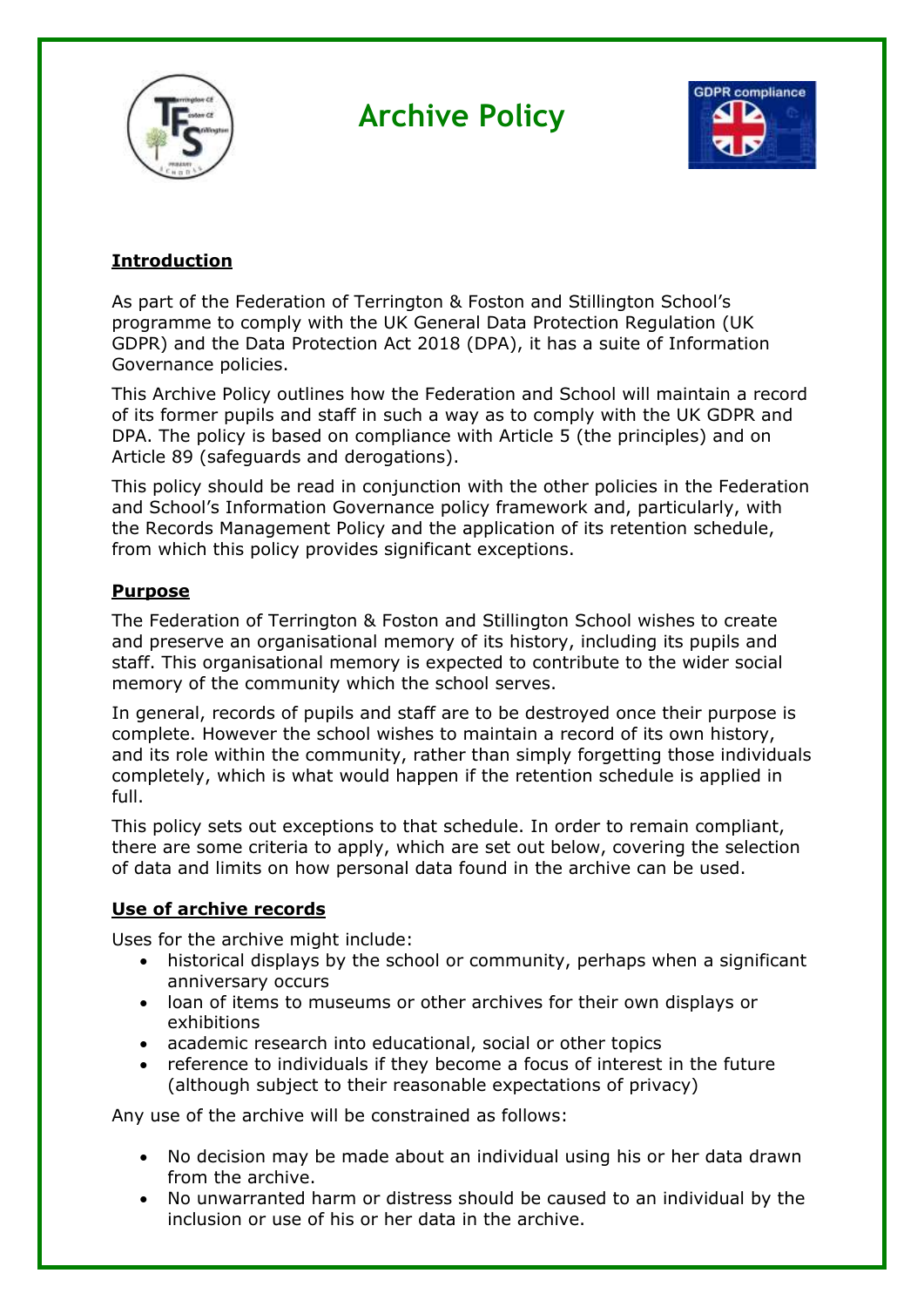- Where a purpose can be fulfilled using anonymous or pseudonymous data, then only anonymised or pseudonyimised data will be disclosed.
- Anonymisation before further use or processing is the default, although it is likely that very many uses (especially exhibitions and displays) will require fully identifiable data.

#### **Security and control of the archive**

The archive will become another information asset and as such should be added to the information asset register.

The school considers that its archive does fulfil a public interest in maintaining its own memory and that of the community. The UK GDPR provides that an archive maintained in the public interest is not incompatible with the original purpose for which the data was collected.

The information asset owner will be **the headteacher**. This person will ensure that the archive is subject to security measures, including:

- authorising (or refusing) disclosure to those wishing to use or access it
- ensuring it is protected from loss or corruption (including, as appropriate, a catalogue; a recording out and in system; allowing only copies to be loaned or displayed)
- applying suitable contractual or other controls to ensure the constraints set out above are observed
- anonymising material before disclosure, unless the intended use requires identifiable data.

The asset owner will also ensure that new data sets are added to the archive at each year end or at other appropriate times. The data fields to be included are set out at Annex A.

#### **Data subjects' rights**

In general, data subjects have the same rights over their data in the archive as anywhere else. The information asset owner will decide how to respond to requests to exert those rights.

*Right to be informed*: reference to this policy will be included in relevant privacy notices.

*Subject access*: there is no need to search for or disclose data held only in the archive in response to a subject access request, if to do so would require disproportionate effort.

*Erasure*: as the archive is maintained in the public interest, erasure will usually be refused unless a compelling case for it is made. Note that, although data subjects may have be been children when their data was collected, this was not for the purpose of online ("information society") services, nor in reliance on their consent.

#### **References**

The UK GDPR Article 5(1)(e) : non-retention of personally identifiable data Article 89 (Safeguards and derogations relating to processing for archiving purposes in the public interest, scientific or historical research purposes or statistical purposes) and recitals 26, 29, 33, 50, 60, 61, 62, 75, 78, 156,